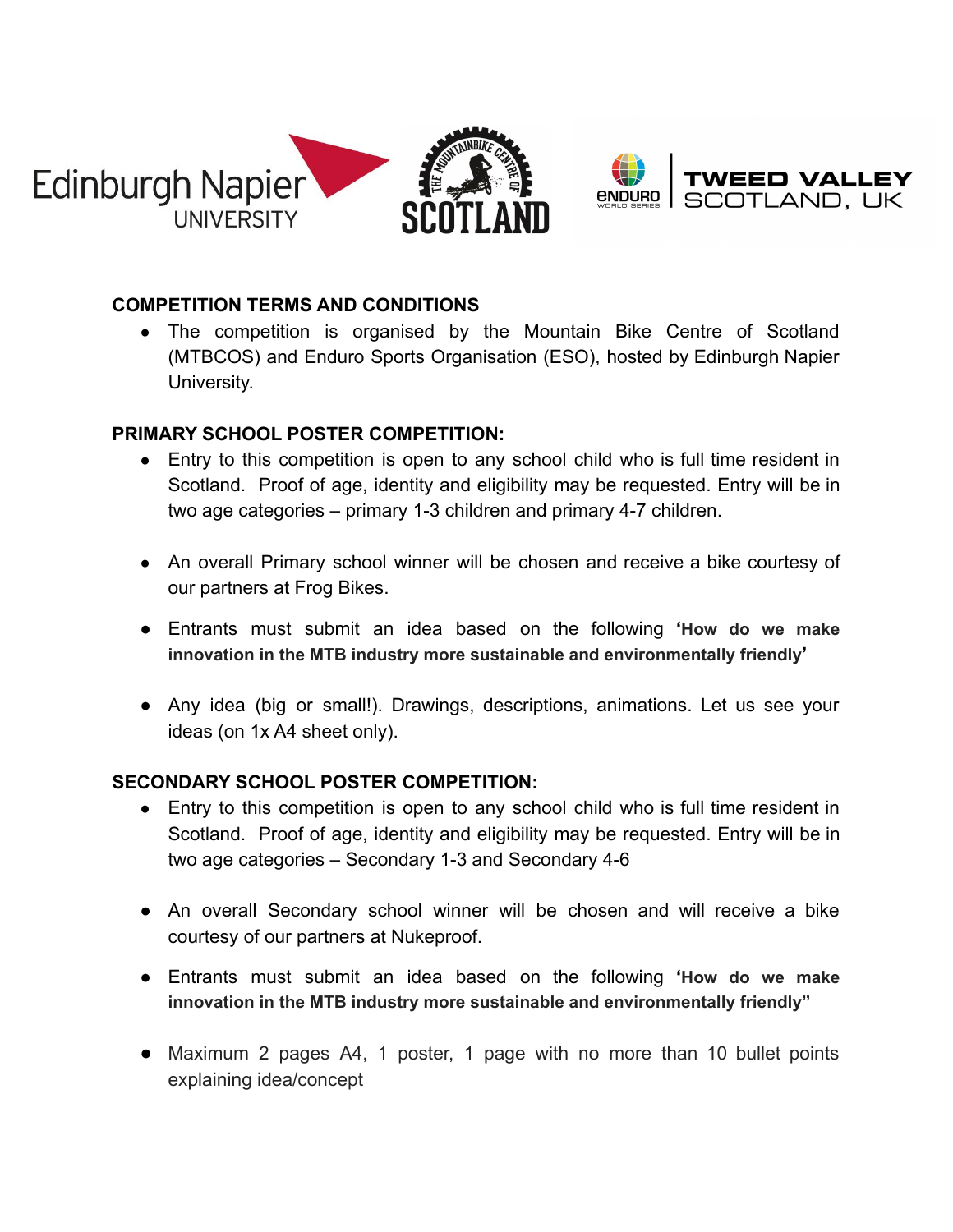- An adult will be required to approve the entry and agree to these Terms and Conditions (including the MTBCOS's use of the idea and accompanying material) on behalf of any U18 entrant, by way of a check-box on the application form. The adult may be the child's parent, guardian or teacher. The adult must provide their own contact and personal details (not the child's).
- If permission to enter was given by a teacher, MTBCOS will contact the teacher and ask for confirmation of permission from the entrant's parent or guardian.
- The personal data provided will be used for the purposes of administering the competition only. MTBCOS will use the contact details provided by the adult to send general updates as to the progress of the competition by email. Limited information, which cannot be used to identify any individual, will be passed to the official competition judges.
- **Entry opens on Monday 25th April at 08:00 2022. Entry closes on Friday 27<sup>th</sup> May** 2022 at 12 noon. Submissions received outside of this time frame will not be considered, so please do not wait until the last minute to submit an entry.
- Entrants can only enter individually. Only one entry per person is permitted and the design/artwork must be wholly by the entrant only; designs/artwork cannot be a collaboration of more than one person. If more than one entry is submitted, only the entrant's first submission will be considered.
- Entries must be an original piece of design/artwork The entrant must not include their name in the design or pictures submitted; entries which do contain this information may be removed from the competition.
- Entries cannot be returned so please remember to retain a copy. No feedback will be provided for unsuccessful entrants.
- All entries must be the original work of the entrant and must not infringe the rights of any other party.
- Entries must not contain defamatory, obscene, offensive, or any other unsuitable material. Entries must be suitable to be published or used by MTBCOS and ESO for audiences of all ages, but in particular for a child audience.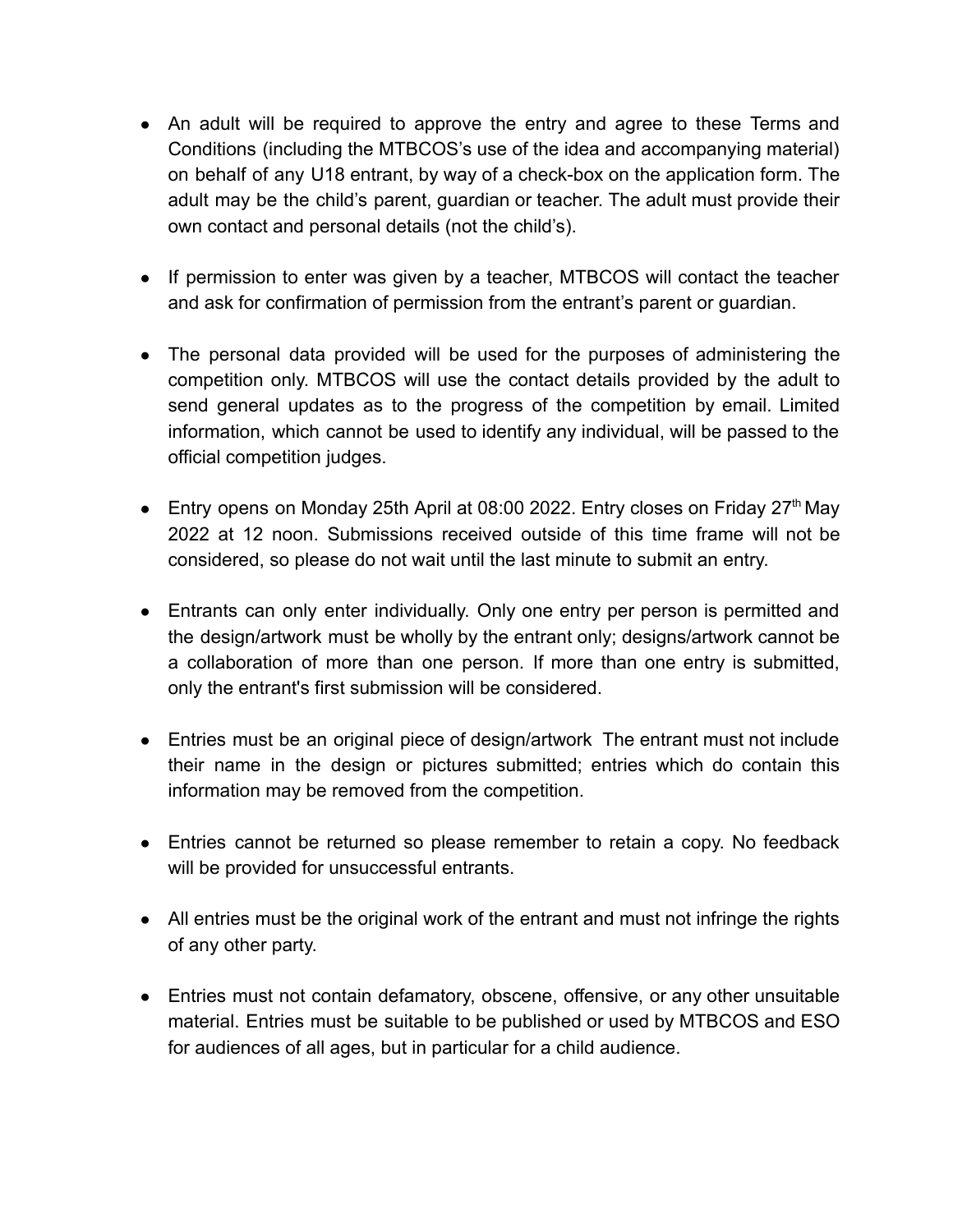- Entrants retain the copyright in their entries but grant MTBCOS and ESO a perpetual non-exclusive royalty-free licence to publish, broadcast (across all media) and post the entry online and on any other platforms yet to be envisaged. This licence will be deemed to include all the necessary rights and permissions to enable such use by MTBCOS and ESO, to fulfil the prizes and to complete the administration of this competition.
- Entries will be judged on the following criteria:
	- **Innovation and originality**
	- **Presentation of the idea**
- All entries will be judged anonymously by a panel of industry experts on the week following the close of entries on Friday 27th May.
- First, second and third winners will be selected in each age category.
- An overall winner from the Primary School category will be chosen, the winner will receive a bike courtesytesy of our partners at Frog Bikes.
- An overall winner from the Secondary School category will be chosen, the winner will receive a bike courtesy of our partners at Nukeproof.
- All entrants are encouraged to attend the winner's presentation which will take place on 4<sup>th</sup> June at the Tweed Valley Enduro World Series (EWS), Tweed Valley on the EWS podium stage (Time TBC). The full names of the finalists and the overall winners will be announced during this live presentation. We will request parental consent for pictures of the winning children for use with promotional material following the event.
- Prizes will be awarded to first, second and third in each age category.
- MTBCOS's and ESO's decision as to the finalists and the choice of winner in each category is final. No correspondence will be entered into.
- MTBCOS and ESO reserves the right to disqualify any entry which breaches any of these Terms and Conditions, or to withhold a prize if in its opinion entries do not reach the required standard.
- MTBCOS and ESO reserves the right to amend these Terms and Conditions or cancel this competition at any stage, if deemed necessary in its opinion, or if circumstances arise outside of its control.